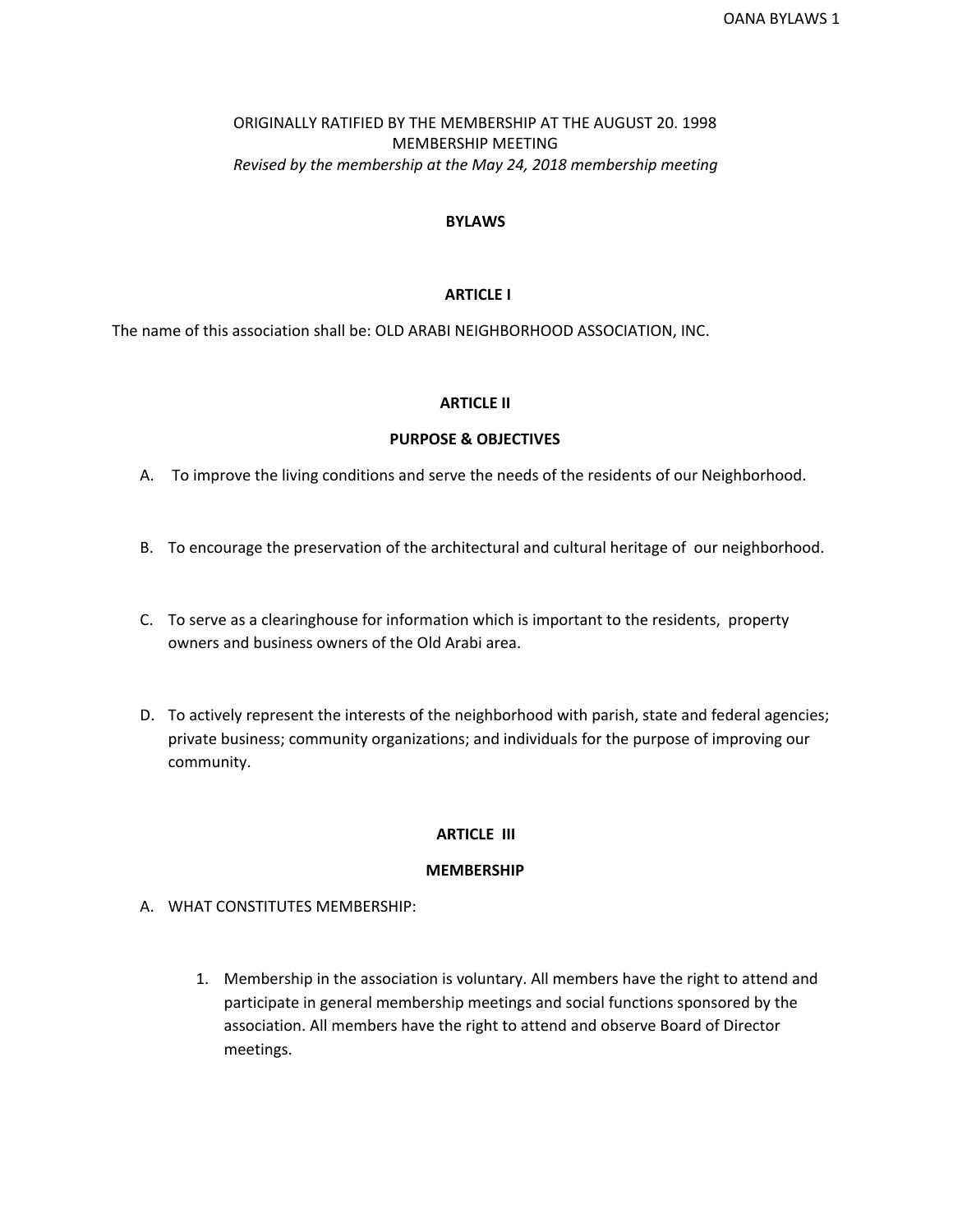- 2. Membership in the association shall be open to individuals, firms and corporations owning property, residing in, owning or operating a business in the area, and all individuals and entities who desire to promote the purposes and objectives of OANA. For purposes of this association, the Old Arabi area shall be defined as that area from St. Claude Avenue (St. Bernard Highway) southward to the Mississippi River and from Government Street east to Center Street and including the Center Street Railroad tracks.
- 3. Membership in the association shall be available without regard to race, color, creed, sex, sexual orientation, national origin, political affiliation, or condition of disability.
- 4. Members shall pay annual dues the amount of which will be determined by the Board of Directors at the first annual general membership meeting. Said dues shall be payable upon joining of said association; thereafter, said dues shall become payable on January 1st of each year. Active member dues must be current on April 30 or the member will not be able to vote in the May elections.

# B. CLASS OR TYPE OF MEMBERS:

- 1. Active members: full time resident homeowners and renters over the age of 18 residing in in the Old Arabi area. Each member is entitled to one vote. There shall be a maximum of two voters per household.
- 2. Associate memberships: individuals, firms, and corporations owning property, or owning or operating a business in Old Arabi, and all individuals and entities who desire to promote the purposes and objectives of the OANA. This class shall be a non-voting member.
- 3. Maintaining membership requires annual payment of dues.

## C. RIGHTS OF ACTIVE MEMBERS:

1. The right to participate in committees.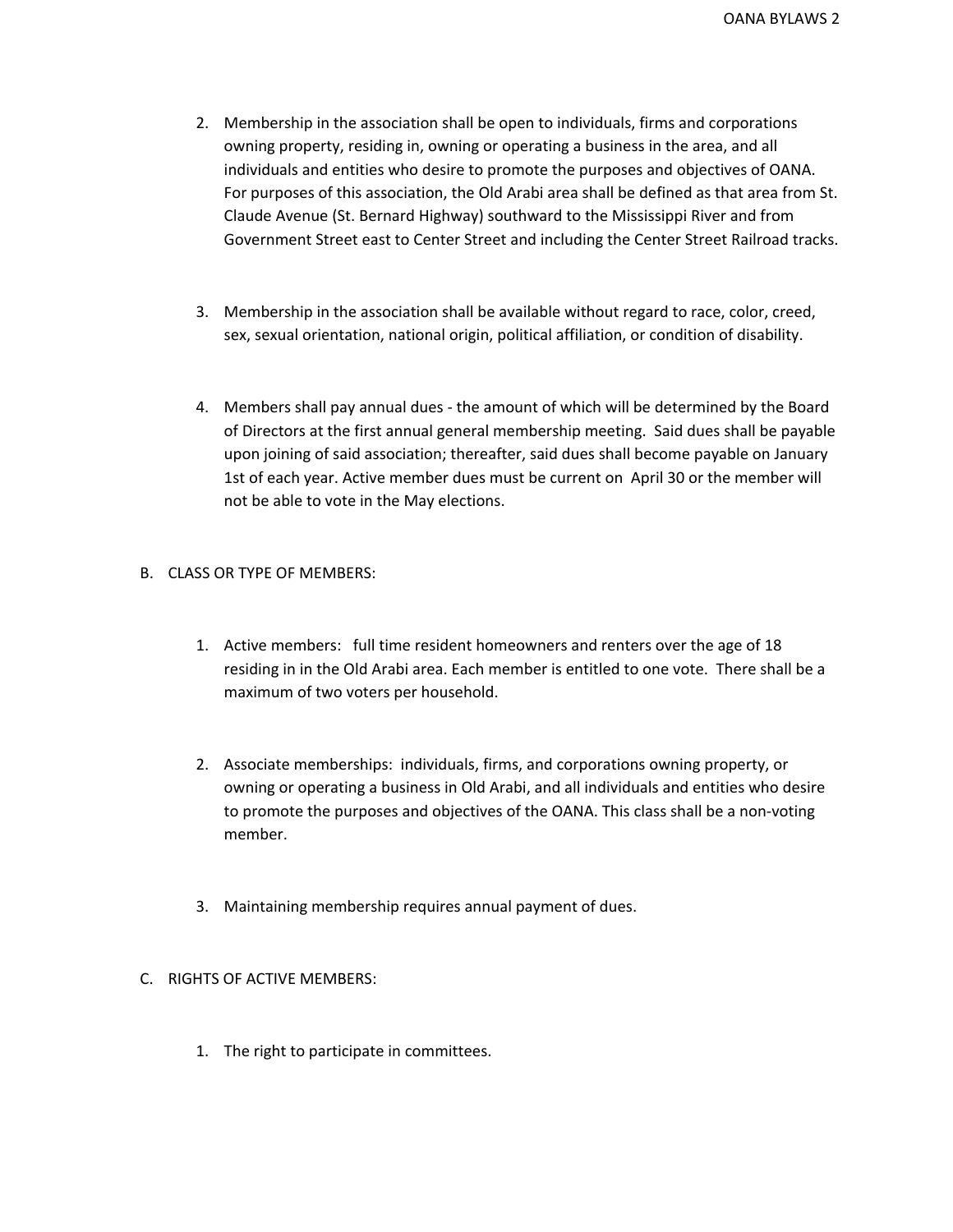- 2. The right to vote at membership meetings and the election of the Board of Directors. Dues must be current by April 30 of each year or the member will not be able to vote in the May elections. For any special elections or voting on issues taking place in other months, dues must be current by the end of the previous month.
- 3. No member shall speak for the association except as approved and authorized by the Board of Directors of the association or by majority vote of the membership.

# D. TERMINATION OF MEMBERSHIP:

- 1. Nonpayment of dues.
- 2. Voluntary, written statement of withdrawal signed and submitted to the Secretary.
- 3. By unanimous vote of the Board of Directors.

# E. MEETING DATES:

The general meetings of the membership shall be held in January, March, May, July, September, and November. Socials will be held in October and December. Special meetings can be called as needed with Board approval.

# **ARTICLE IV**

# **GOVERNING BODY**

- A. The principal governing body of the association shall be the Board of Directors. The Board will consist of the four elected officers plus members of the Board, totaling not less than three nor more than five members to be elected by the membership. The governing body shall be made up of not more than nine (9) persons in total.
- B. The officers of the association shall consist of:
	- 1. President
	- 2. Vice President
	- 3. Treasurer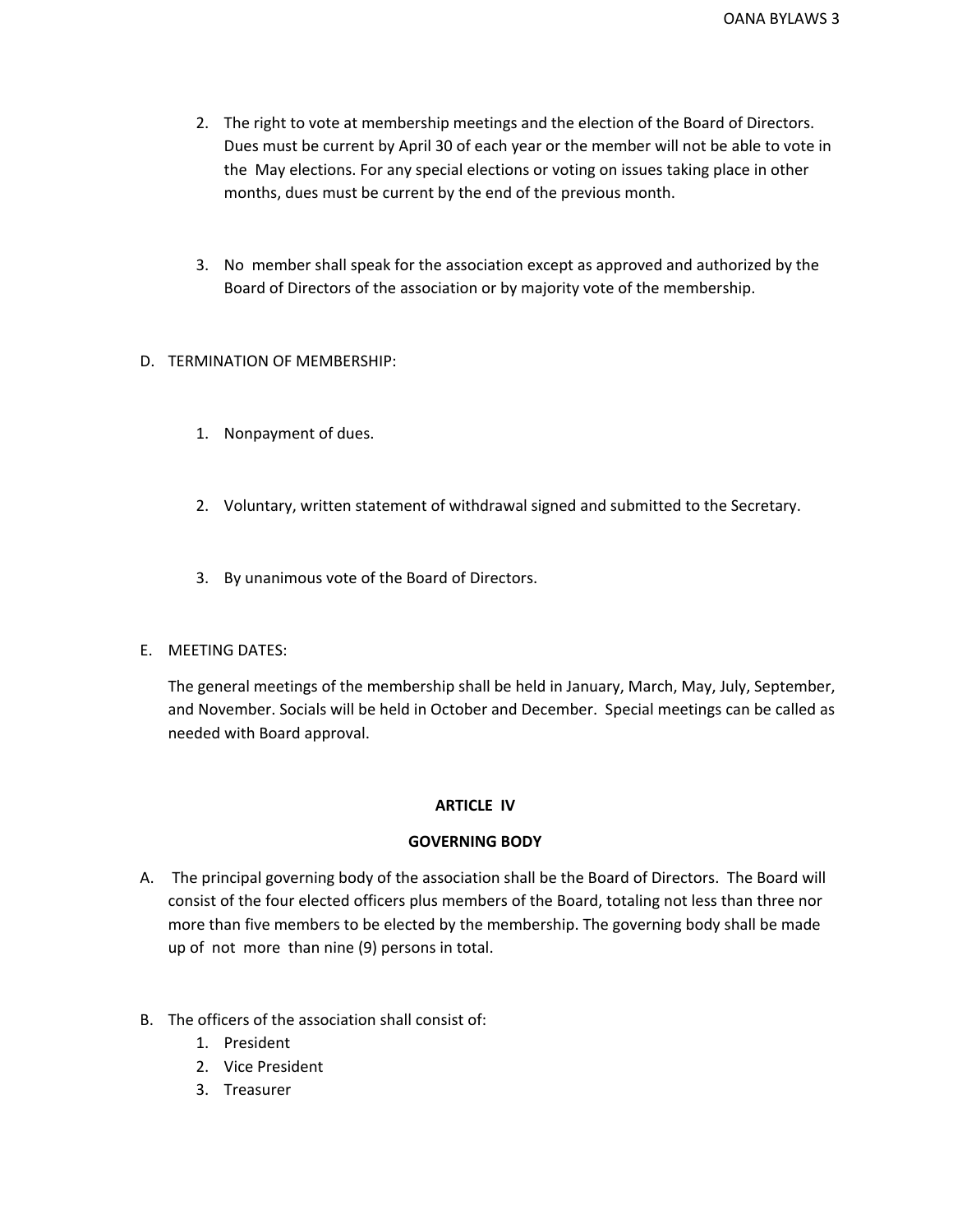4. Secretary

## **Article V**

# **NOMINATION & ELECTION OF BOARD OF DIRECTORS**

- A. Elections shall be conducted at the general membership meeting in the month of May. Voting will be by written, secret ballot. Individuals seeking to serve on the board shall be elected by plurality vote (candidates who receive the highest number of votes) of members present.
- B. All persons interested in becoming a candidate for the Board of Directors must be nominated by April 30.
- C. Each active member of the association shall be allowed one vote for each member of the Board. Said vote shall be by written ballot furnished by the Secretary listing all names of the candidates seeking to be elected to the Board.
- D. Each candidate for election may be allowed to address the general membership during the May meeting prior to said voting. Said address shall be limited to a time span not to exceed five minutes per candidate.
- E. Eligibility to hold office, nominate or vote for a candidate is limited to active members in good standing. Members in good standing shall be considered as those having paid their yearly dues. The Treasurer shall keep an accurate roll of dues-paying members and shall produce same at the annual election meeting.
- F. The newly elected Board of Directors will assume its responsibility immediately for a two-year term. The Board Chairperson shall be the President.
- G. A vacancy on the Board of Directors may be filled by appointment by the Chairperson providing two thirds (2/3) of the Directors present and voting concur. No member of the association may hold more than one office at the same time. A vacancy in any other office will be filled in accordance with the mandates of this section. Any Director who misses three unexcused, consecutive meetings or six unexcused in one year shall be replaced by the Board Chairperson.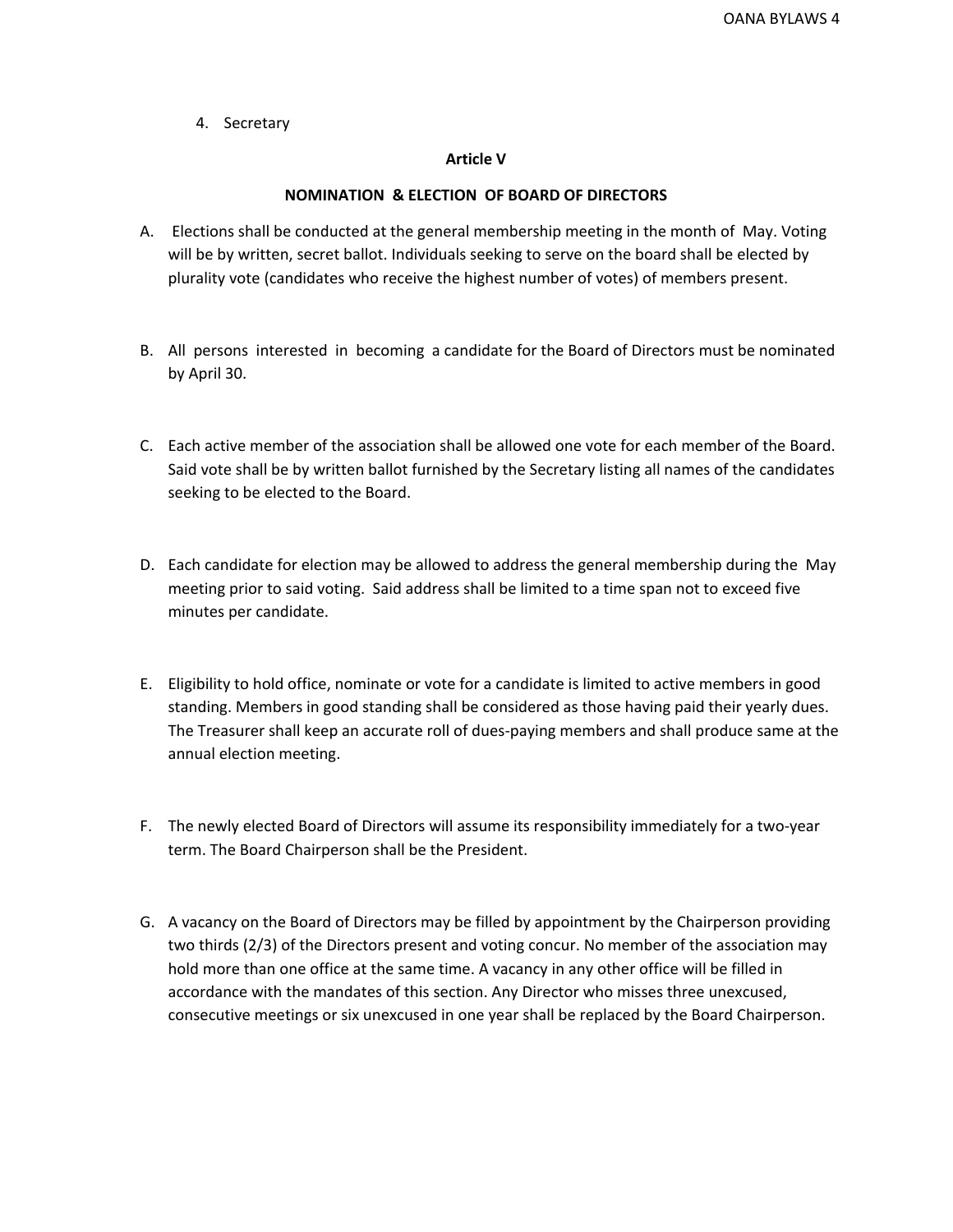## **ARTICLE VI**

#### **DUTIES & RIGHTS OF BOARD**

- A. The governing body of the association shall be the Board of Directors.
- B. The amount of the annual dues shall be established by the Board of Directors.
- C. To transact official business, a simple majority of the Board members must be present and a majority vote of those present will control. Proxy voting is prohibited.
- D. Board members shall take an active part in establishing the policy and activities of the association.
- E. Board members shall participate by actively serving on the committees and assisting the officers of the association. Board members shall participate by chairing or serving on committees as required.
- F. Board members, committee chairpersons, and officers will surrender all appropriate records to their successors.
- G. The Board Chairperson may appoint an executive committee from members of the Board and officers at the Chairperson's discretion.
- H. The Board Chairperson or Vice Chairperson shall preside at all Board meetings. The Chairperson or Vice Chairperson shall call all such meetings as deemed necessary. The Chairperson is responsible for the conformance of the association to the constitution and bylaws and the charter of the association. The Chairperson shall preside at general meetings of the membership. The Chairperson may appoint advisory committees. An advisory committee may not speak for, nor take any action on behalf of the association.
- I. The Board of Directors, for just and reasonable cause, by a two- thirds (2/3) vote of the entire Board, may request, by certified or registered mail, the resignation of a member of the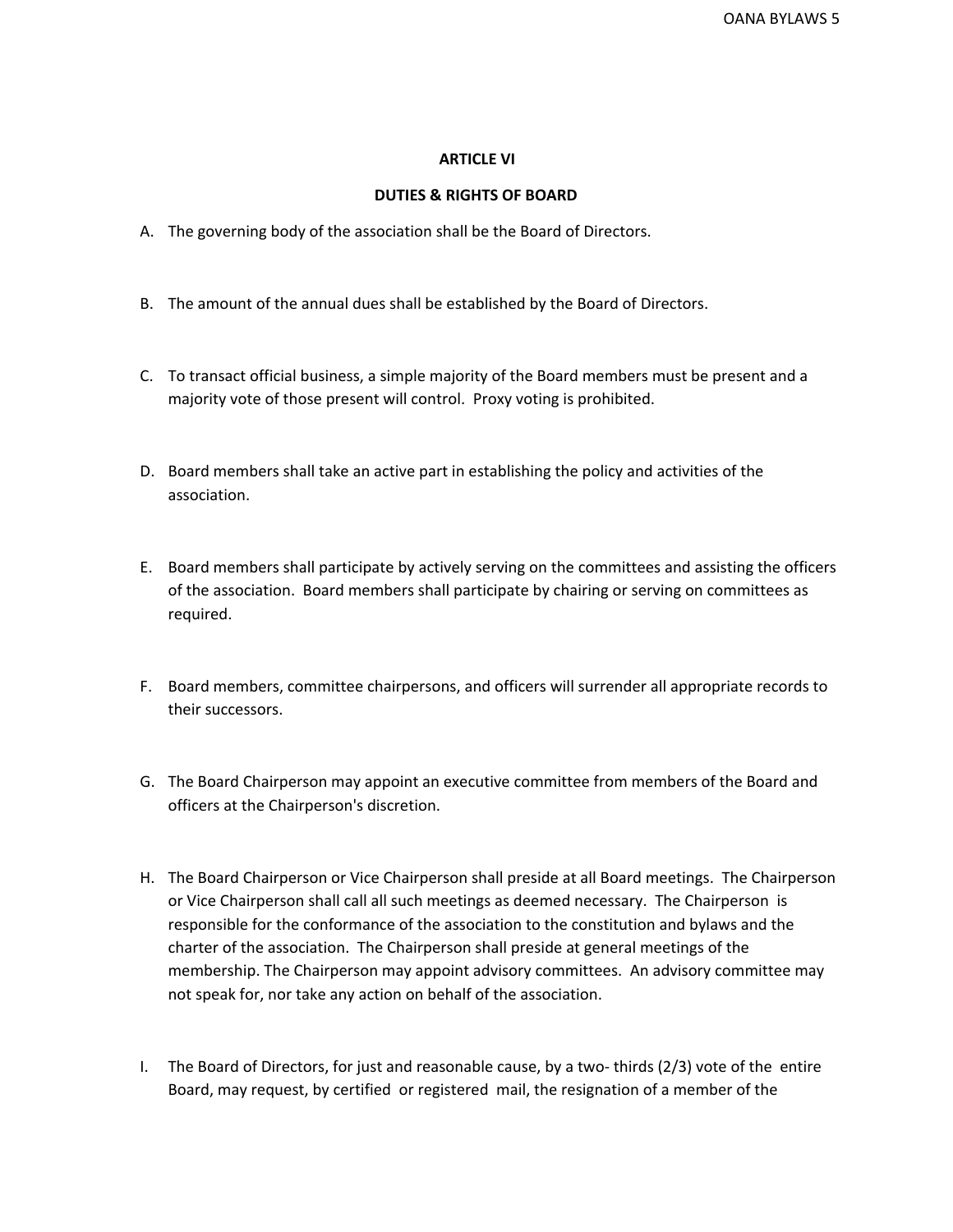governing body. Should a resignation not be offered by the time set by the Board, the matter may be referred to the general membership. A majority vote of the membership will determine retention or dismissal of the member of the governing body.

J. The meetings of the Board of Directors shall be held once a month.

# **ARTICLE VII**

# **ELECTION OF OFFICERS**

- A. Elections shall be conducted at the general meeting of the membership in the month of May every two years.
- B. The election for President, Vice President, Treasurer and Secretary shall be by majority vote of the active members present and voting. If no candidate receives a majority vote on the first ballot, there must be a runoff election between the two candidates with the highest number of votes. Said candidate receiving the largest number of votes in the runoff election shall be elected for a two-year term.
- C. Candidates for the four stated offices must be active members and must be nominated by April 30.
- D. Each candidate for office will be given the opportunity to address the general membership during the May meeting prior to said voting. Said address shall be limited to a time span not to exceed the time limit decided upon by the Chairperson.
- E. Eligibility to hold office, nominate, or vote for a candidate is limited to active members in good standing.
- F. No member of the association may hold more than one office at any one time. The newly elected officers will assume responsibility immediately for a two-year term.
- G. A vacancy in the office of president will be filled by the Vice President.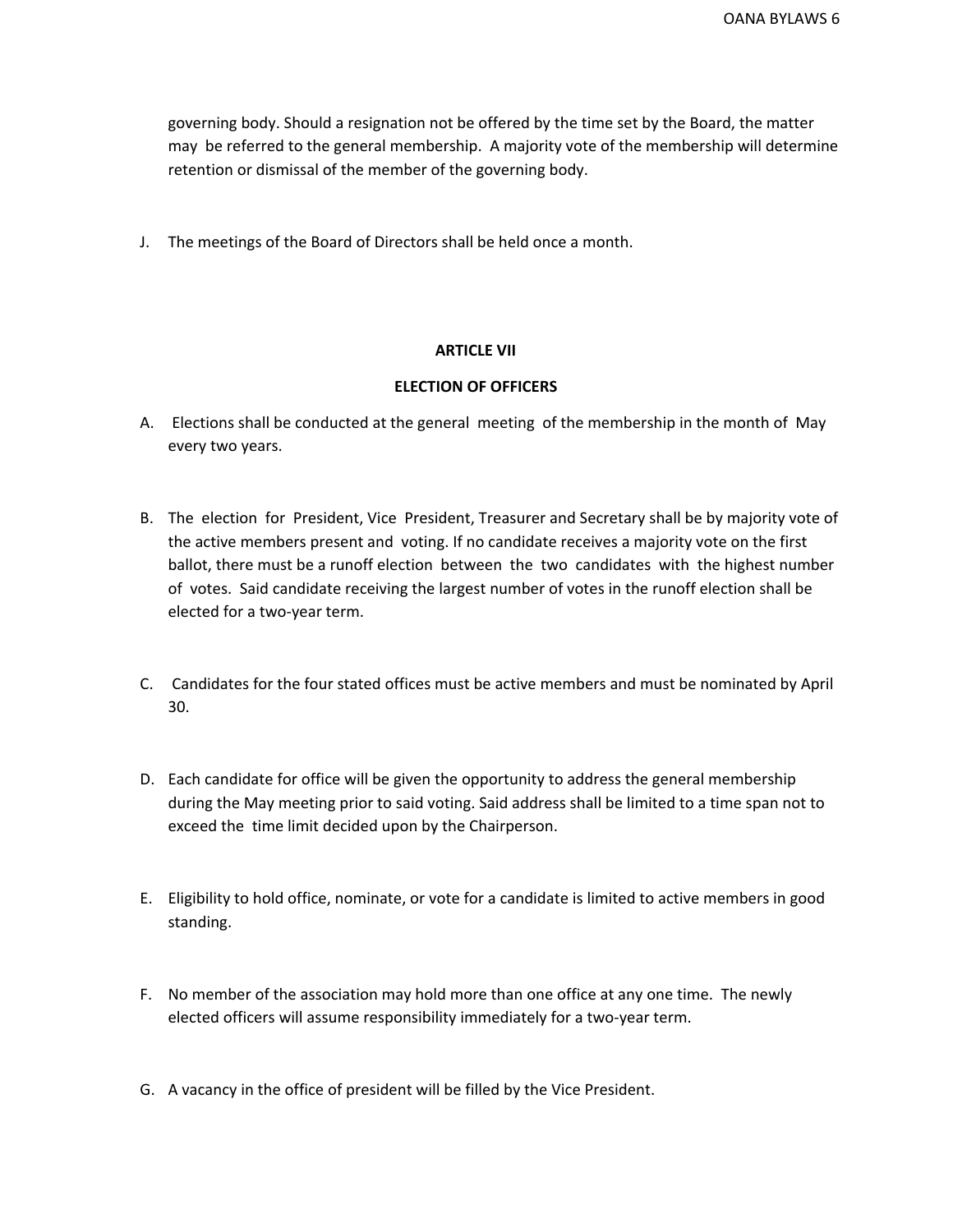H. A vacancy in any other office than president, will be filled by appointment by the Board Chairperson providing two thirds (2/3) of the Directors present and voting concur.

# **ARTICLE VIII**

# **DUTIES OF OFFICERS**

# A. President

- 1. The President shall preside at all general meetings of the membership, call all such meetings as deemed necessary, and appoint all chairpersons of the standing and ad hoc committees.
- 2. The President shall address all matters of public representation of the association subject to prior approval of the Board of Directors and/or general membership. In emergency situations requiring immediate action, the President may poll the Board electronically or by telephone to obtain a majority of the Board's authorization for the immediate action.
- 3. The President and the Vice President are also responsible for the conformance of the association to the articles of incorporation and bylaws.
- 4. The President may appoint advisory committees and a historian of the association.

## B. Vice President

The Vice President shall serve in the absence of the President and under said conditions, shall exercise all the powers which the President may have.

C. Treasurer

The Treasurer shall collect dues and other income or monies of the association and make authorized disbursements and maintain a record of all transactions. The Treasurer shall maintain a list of all members and whether or not their dues are current. The Treasurer shall make a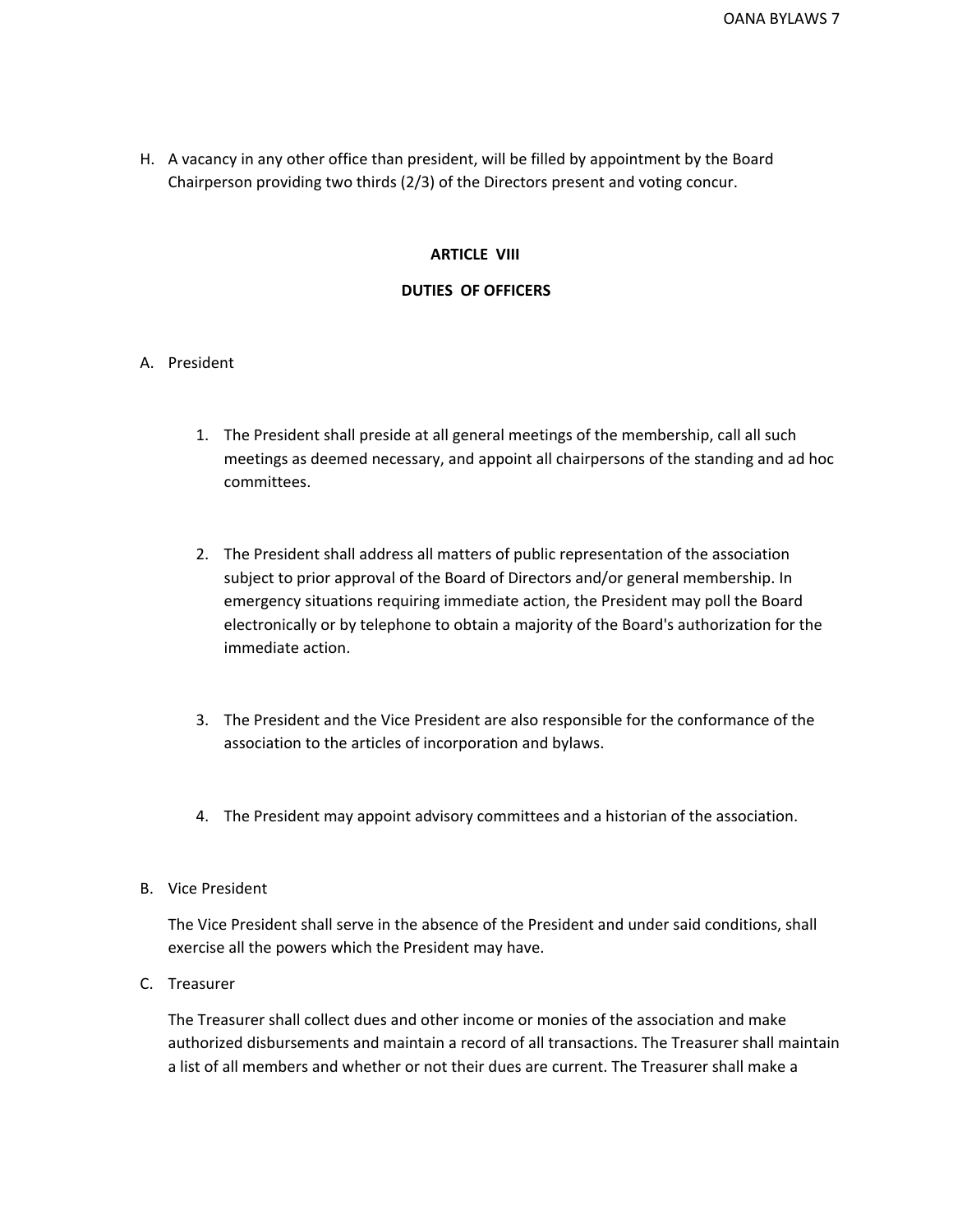financial report at each Board meeting and general membership meetings and maintain a checking account in the name of the association.

D. Secretary

The Secretary shall record the minutes of all Board meeting and membership meetings and shall provide for the publication of such minutes for Board approval. The Secretary shall safeguard all records of the association other than financial. The Secretary shall be responsible for reading all correspondence at the Board meetings and general meetings. The Secretary will be responsible for handling and typing all correspondence for the association as required by the Board of Directors or which the President is authorized to write and maintaining copies of such correspondence .

#### **ARTICLE IX**

#### **FINANCES**

Review: The financial records shall be reviewed every quarter by the Vice President, the Secretary and the Treasurer. An annual report will be made to the membership at its May meeting.

#### **ARTICLE X**

#### **POLICY REGARDING SPEAKERS & POLITICAL CANDIDATES**

- A. This association shall allow speakers and political candidates to address its meetings.
- B. The President shall determine at what time in the meeting the address shall be delivered. The address shall be limited to a period of time stated by the President.
- C. The association shall allow equal time for all candidates to address said meetings. Said candidates must be announced to be seeking an office which may affect the Old Arabi area.
- D. There shall be no political endorsements; however, recommendations on specific issues may be suggested.